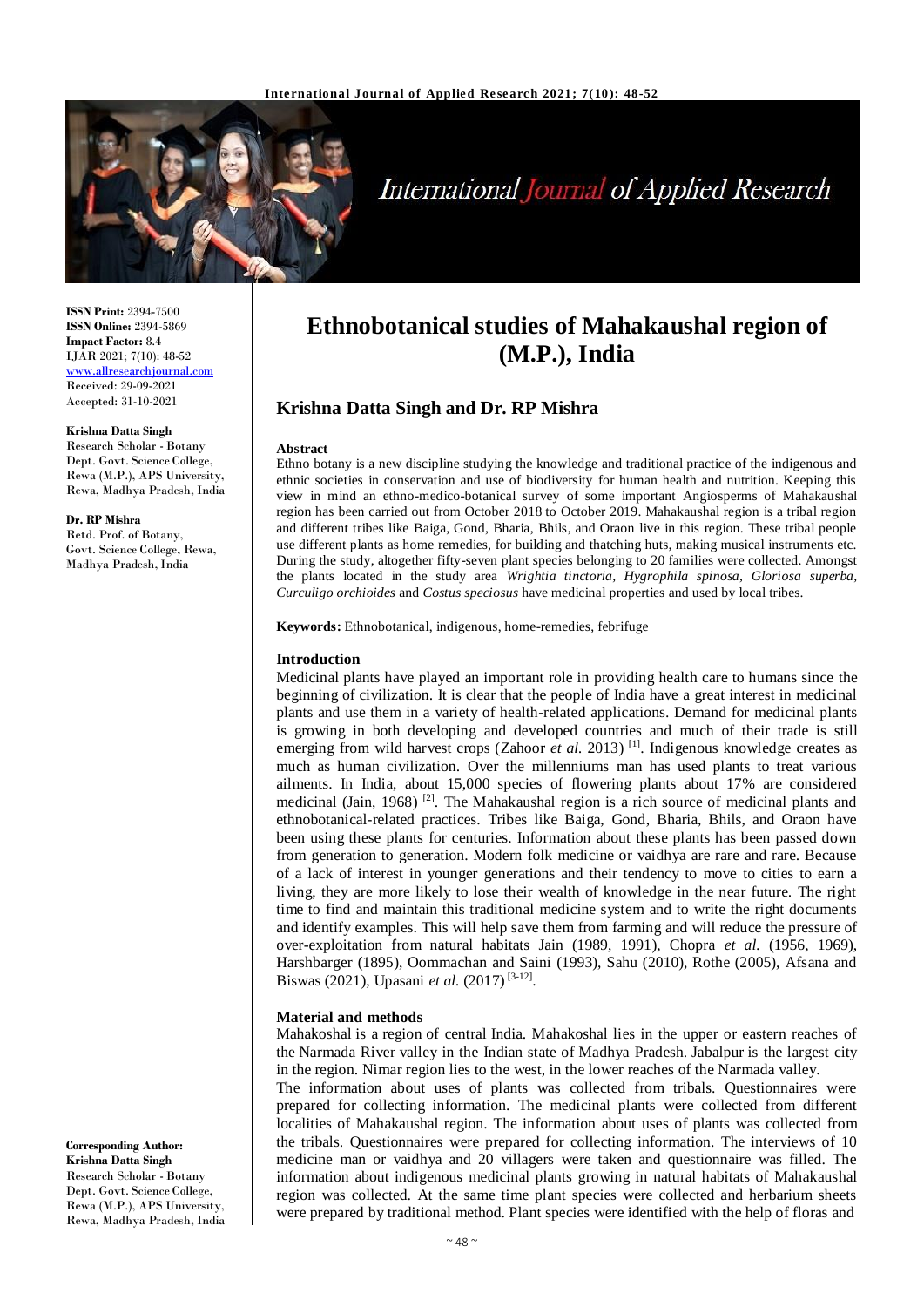vernacular name and medicinal uses for each plant was

collected. The plant families under study were arranged alphabetically.

| Table 1: The list of indigenous medicinal plants of Mahakaushal region |  |
|------------------------------------------------------------------------|--|
|------------------------------------------------------------------------|--|

|              | Family        |                | <b>Botanical name</b>                  | Local name           | <b>Medicinal uses</b>                                                                                                                                                                                                                                                                    |
|--------------|---------------|----------------|----------------------------------------|----------------------|------------------------------------------------------------------------------------------------------------------------------------------------------------------------------------------------------------------------------------------------------------------------------------------|
| I            | Acanthaceae   | 1              | Barleria prionitis<br>L.               | Katsariaya           | Leaf juice with honey is used as anthelmintic. Leaf ash with butter is<br>used on Leucoderma. Crushed fresh leaves are used for toothache<br>and gum ailments                                                                                                                            |
|              |               | $\overline{2}$ | Carvia callosa<br>Nees.                | Karvi                | Sticks are used for making walls of the hut. The Karvi leaves are<br>crushed and the juice is used to cure stomach ailments.                                                                                                                                                             |
|              |               | 3              | Hygrophila<br>spinosa (Tand).          | Talmakhana           | Leaves and seeds are used in Jaundice. Seeds taken internally along<br>with milk, which acts as aphrodisiac                                                                                                                                                                              |
| $\mathbf{I}$ | Amaranthaceae | $\overline{4}$ | Achyranthes<br>aspera L.               | Chirchita            | The root powder is used three times daily in dysentery. The root<br>decoction is also used in scorpion stings. The root ash is given to<br>children in cough. Leaf juice drops are put in nostrils to cure<br>headache. Dried plant material boiled in water is given to reduce<br>fever |
|              |               | 5              | <b>Amaranthus</b><br>spinosus L.       | Chaulai<br>(kateeli) | Root juice is used for diarrhea, dysentery. Root juice 3 teaspoons full<br>take twice a day                                                                                                                                                                                              |
|              |               | 6              | Celosia argentea<br>L.                 |                      | Seeds are used to dissolve urinary stones. Used as a fodder for cattle                                                                                                                                                                                                                   |
| $\mathbf{I}$ | Anacardiaceae | 7              | Semecarpus<br>anacardium L.            | Bhelma               | The fruits are eaten to relieve indigestion. They are also used in the<br>treatment of cough, piles and boils. Seed oil is used in treatment of<br>scabies and is anthelmintic                                                                                                           |
|              | Apocynaceae   | 8              | Carissa congesta<br>Wt. Icon.          | Karaunda             | Decoction of roots is given to women to relieve from delivery pain<br>after childbirth. Latex is applied on lips to protect them in winter                                                                                                                                               |
| IV           |               | 9              | Rauwolfia<br>serpentina<br>Benth.      | Sarpagandh<br>a      | Root with petiole of betel leaf made into paste is given to cure facial<br>paralysis. It is also used in epilepsy, intestinal disorders                                                                                                                                                  |
|              |               | 10             | Wrightia<br>tinctoria R.Br.            | Kalidudhi            | Bark and curd mixed together and given to dissolve stones in gall<br>bladder. Bark and seeds are used in jaundice                                                                                                                                                                        |
| V            | Asclepidaceae | 11             | Calotropis<br>procera R.Br             | Aak                  | Latex is diluted with cold water and the mixture is applied on<br>forehead in headache. Decoction of root bark is given with black<br>pepper in malaria                                                                                                                                  |
|              |               | 12             | Calotropis<br>gigantea L.              | Safed aak            | Dried flower powder thoroughly mixed with honey used for<br>bronchial asthma                                                                                                                                                                                                             |
|              |               | 13             | Cryptolepis<br>buchanani R. &<br>S.    | Bel                  | Latex is applied on goitre. Root paste is applied over bone fracture                                                                                                                                                                                                                     |
|              |               | 14             | Hemidesmus<br>indicus(L.)<br>Schultes. | Anantmul             | Roots are crushed and powder is taken internally for urinary<br>troubles. Root paste is taken internally on snakebite                                                                                                                                                                    |

| VI          | Bombacaceae    | 15 | Bombax ceiba L                           | Semal     | Flower and sugar cubes with water is very good tonic.<br>The fruit floss of this tree is used for the stuffing of<br>pillows, cushions and mattresses, etc. The wood is used<br>for the making light furniture                                                     |
|-------------|----------------|----|------------------------------------------|-----------|--------------------------------------------------------------------------------------------------------------------------------------------------------------------------------------------------------------------------------------------------------------------|
| VII.        | Caesalpinaceae | 16 | Bauhinia racemosa<br>Lam. Encycl         | Jhinjheri | Bark extract is given in indigestion. Konkana and Varli<br>tribes apply warm paste of bark over stomach                                                                                                                                                            |
|             |                | 17 | Cassia fistula L                         | Amaltas   | Seed powders are given on fever of infants. The fresh<br>leaves and flowers of this tree are used in the treatment of<br>ringworm and some skin diseases. An aqueous root<br>extract is given to cure common fever                                                 |
|             |                | 18 | Cassia tora L                            | Chakuda   | The leaves and stems are used as vegetables. A whole<br>plant extract is used to cure psoriasis                                                                                                                                                                    |
|             |                | 19 | Tamarindus indica L                      | Imali     | Leaves boiled in water. After cooling that water is used<br>for bathing. It relieves body ache                                                                                                                                                                     |
| <b>VIII</b> | Combretaceae   | 20 | Anogeissus latifolia<br>(Roxb.) Wall     | Dhawa     | Used in economic gum production. Used in construction<br>of beams of houses                                                                                                                                                                                        |
|             |                | 21 | Terminalia arjuna (DC)<br>Weight and Arn | Arjun     | The astringent bark of this species is used as a febrifuge<br>and as a coolant and cardiac stimulant. Bark decoction<br>given with cows' milk in chest pain and heart palpitation.<br>The wood of this tree is used in the manufacture of<br>furniture.            |
|             |                | 22 | Terminalia bellarica<br>Roxb             | Bahera    | The dried fruit of this tree is used in the treatment of<br>cough, fever, indigestion, dropsy, leprosy, piles, etc. The<br>fruit used in the Ayurvedic preparation called "Triphala<br>Churna," which also contains the fruit of T. chebula and<br>E. officinalis. |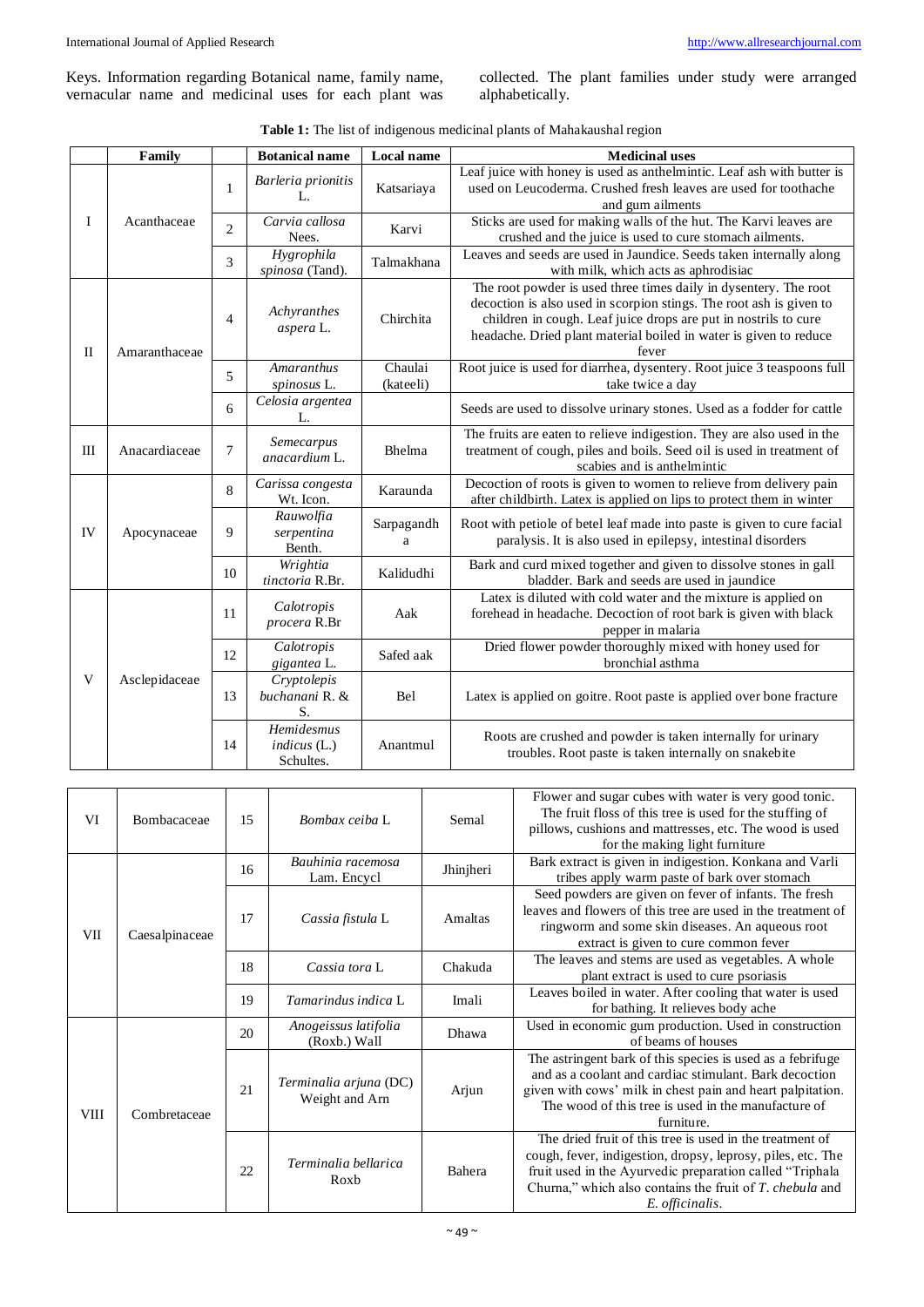|            |                    |    |                                          |             | The wood is used to make furniture and agricultural                                                                                                                                                                                                           |
|------------|--------------------|----|------------------------------------------|-------------|---------------------------------------------------------------------------------------------------------------------------------------------------------------------------------------------------------------------------------------------------------------|
|            |                    | 23 | Terminalia tomentose L                   |             | instrument. Leaf juice is used on the fresh cuts to stop                                                                                                                                                                                                      |
|            |                    |    |                                          |             | bleeding and to cure wound.                                                                                                                                                                                                                                   |
|            |                    | 24 | Euphortia hirta L                        | Dudhi       | Sap applied on cuts and wounds                                                                                                                                                                                                                                |
|            |                    | 25 | Euphorbia neriifolia L                   | Dudhi       | Latex is tapped from the stem and homogenized in<br>mother's milk it is given orally to a baby at night for                                                                                                                                                   |
|            |                    |    |                                          |             | stomachache.<br>The bark and fruit decoction mixed with the fruits of                                                                                                                                                                                         |
| IX         | Euphorbiaceae      | 26 | Embilca officinalis<br>Gaertn            | Amla        | Terminalia chebula (Hirda) are used on vomiting. The<br>fruit powder and bark juice is used in stomach trouble.                                                                                                                                               |
|            |                    |    |                                          |             | Konkana, Mahadev Koli and other tribes consume ripe<br>fruits as a blood purifier.                                                                                                                                                                            |
|            |                    | 27 | Jatropha curcas L                        | Jamal gota  | The young twigs are used as toothbrush in gum disease.<br>The seed oil is used in muscular pain and body swellings.<br>Fresh root powder mixed with black pepper and small<br>amount of asafetida powder is taken internally for<br>flatulence and dysentery. |
|            |                    | 28 | Abrus precatorius L.<br>Syrt             | Ghungchi    | Concentrated seed extract taken as blood purifier. Whole<br>plant is dried, roasted and ash is applied on wounds.                                                                                                                                             |
|            |                    | 29 | Butea monosperma<br>(Lam.) Taub          | Chhiwala    | The gum is applied for cracks on the foot while sleeping<br>at night. Decoction of stem bark is taken for asthma                                                                                                                                              |
|            |                    | 30 | Dalbergia sissoo Roxb                    | Shisham     | cough and cold.<br>The powdered bark is used in the treatment of gonorrhea.<br>The hard wood is used for the making furniture.                                                                                                                                |
| X          | Fabaceae           | 31 | Indigofera glandulosa<br>Wendl           |             | Fruit powder taken to relieve stomachache.                                                                                                                                                                                                                    |
|            |                    | 32 | Macrotyloma uniflorum<br>(Lam.) Verde    | Kulthi      | Decoction of kulith is used to release placenta in case of<br>women after childbirth. Seeds are used as anthelmintic.                                                                                                                                         |
|            |                    | 33 | Pongamia pinnata (L)<br>Pierre           | Karanj      | Bark powder is pasted on the wounds of animals for<br>healing. Oil extracted from seeds is used for skin disease.                                                                                                                                             |
|            |                    | 34 | Psoralea corylifolia L                   | Bavachi     | The seeds are used as diuretic, anthelmintic and laxative<br>in the form of powder. Seed powder or paste is used in                                                                                                                                           |
|            |                    |    | Curculigo orchioides                     |             | leprosy, psoriasis and inflammatory diseases of skin.<br>Dried tubers are used for the treatment of sexual                                                                                                                                                    |
| XI         | Hypoxidaceae       | 35 | Gaertn                                   | Kali musali | impotency. It is used in urinary and venereal diseases.<br>And as a general health tonic.                                                                                                                                                                     |
|            |                    | 36 | Allium sativum Linn                      | Lahsun      | Cloves are fried in sesame oil and that oil is used in<br>earache. Cloves are useful in asthma. It is also used in<br>arthritis and rheumatism.                                                                                                               |
| XII        | Liliaceae          |    |                                          |             | The juice of the roasted leaf is given for cold, cough and                                                                                                                                                                                                    |
|            |                    | 37 | Aloe vera (L.) Burm                      | Gheekunwar  | fever. The leaf itself is used for skin diseases. Alove jell<br>is used in cosmetics to remove wrinkles. And is remedy<br>for burns. Leaf juice mixed with ginger juice is used to                                                                            |
|            |                    |    |                                          |             | cure acute indigestion and jaundice.<br>Root paste with mustard oil is used for curing periodic<br>fever. Leaf paste applied on the forehead and neck for                                                                                                     |
|            |                    | 38 | Gloriosa superba L.                      | Kaliharu    | curing asthma of children. Leaf extract is given internally<br>to cattle to kill rings worms. Leaf extract is used to kill<br>lice. Bulb juice is applied on legs and hands that help in                                                                      |
|            |                    |    |                                          |             | release of placenta. Garland of fresh tubers is put around<br>the neck of jaundice patients.                                                                                                                                                                  |
|            | Lythraceae         | 39 | Lagerstroemia<br>parviflora Roxb         | Sejhi       | Stem bark is used on scabies and skin disease.                                                                                                                                                                                                                |
| XIII       |                    | 40 | Lawsonia inermis L                       | Mehendi     | Fresh leaves with black peppers taken with cow milk in<br>anemia. Fresh leaves to cure oedema and jaundice.                                                                                                                                                   |
|            |                    | 41 | Woodfordia fructicosa<br>$(L)$ , Kurz    | Phulchuhiya | Tribals extract colors from flowers and use it for dying<br>cloths.                                                                                                                                                                                           |
| <b>XIV</b> | Malvaceae          | 42 | Hibiscus aculeatus<br>Roxb               | Amari       | Fruits used in scurvy and inflammation during urination.<br>Fruits well for levering acidity.                                                                                                                                                                 |
|            |                    | 43 | Sida carpinifolia Linn                   | Kareta      | Leaf extract and sesame oil warmed and applied on boils<br>to release pus. Root powder taken internally on<br>constipation.                                                                                                                                   |
| XV         | Menispermacea<br>e | 44 | Tinospora cordifolia<br>(willd) Miers    | Gurich      | Concentrated root extract is used to cure fever. To treat<br>diabetes.                                                                                                                                                                                        |
| <b>XVI</b> | Mimosaceae         | 45 | Acacia chundra (Roxb.<br>ex Rottl.) Wild | Khair       | The wood is used for the making agricultural tools. It is a<br>household fuel. The leaves of this tree are used as fodder<br>for goats.                                                                                                                       |
|            |                    | 46 | Acacia nilotica (L.)<br>Wild             | Babul       | Powder of stem bark mixed with some common salt is<br>applied on teeth and Gum to stop offensive smell of<br>mouth as well as a tooth powder. Young twigs are used                                                                                            |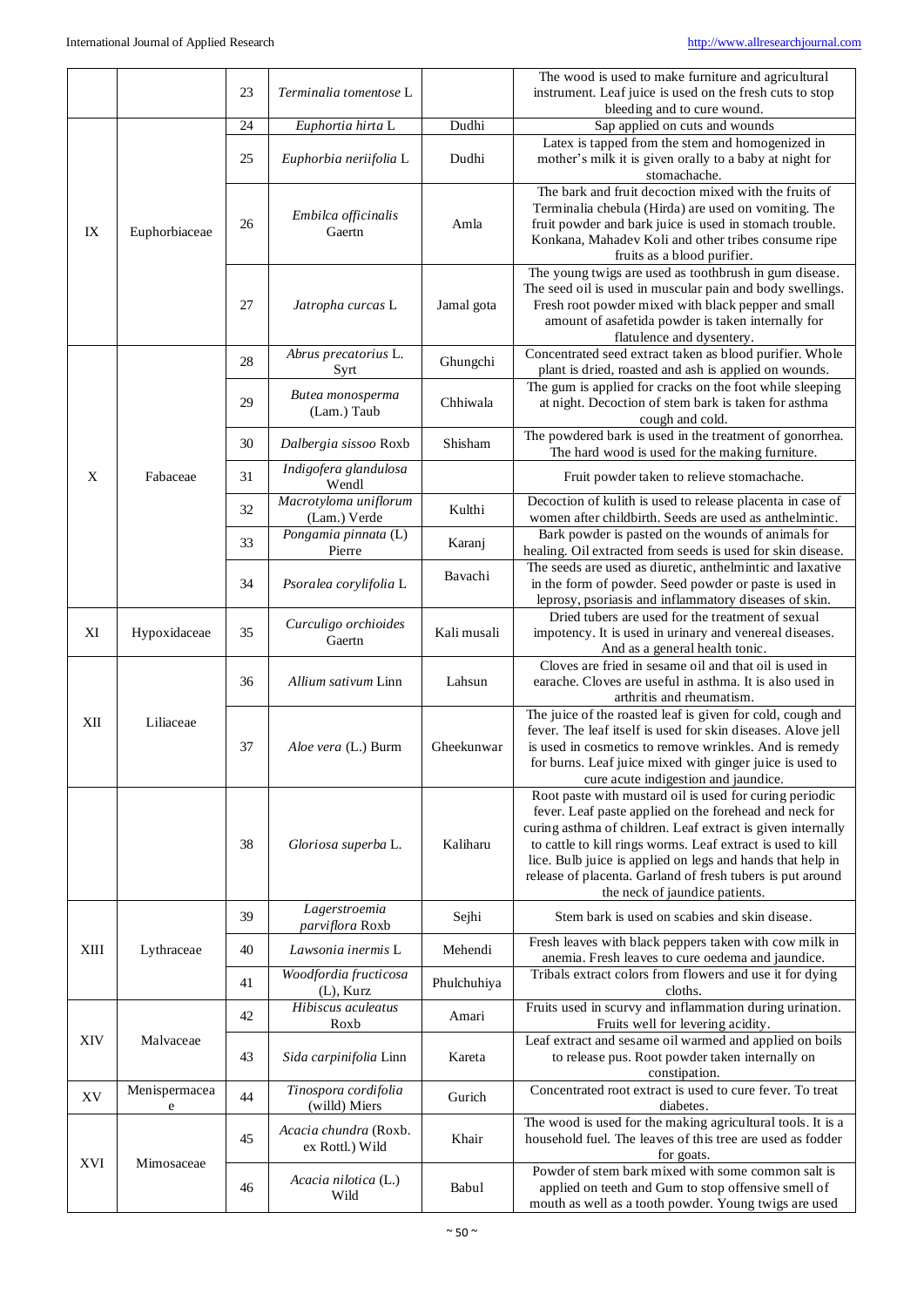|             |               |    |                               |           | for cleaning teeth's.                                          |
|-------------|---------------|----|-------------------------------|-----------|----------------------------------------------------------------|
|             |               | 47 | Acacia torta (Roxb.)          | Alia      | Bark powder is used as fish poison by Konkana tribes           |
|             |               |    | Craib                         |           | while fishing.                                                 |
|             |               | 48 | Ficus exasperate Vahl.        | Karvat    | Bark is boiled in water; the filtrate is given to promote      |
|             |               |    |                               |           | fertility in woman. The filtrate given daily till conception.  |
|             |               |    |                               |           | The astringent leaves of this species are used as a mouth      |
| <b>XVII</b> | Moraceae      |    | Ficus recemosa L              | Umar      | wash for spongy gums. The stem latex is useful in the          |
|             |               | 49 |                               |           | treatment of piles and diarrhea. Fruits are edible,            |
|             |               |    |                               |           | astringent and carminative. They are useful in relieving       |
|             |               |    |                               |           | stomachache                                                    |
|             |               | 50 | Ficus religiosa L             | Pipal     | Leaf juice applied on bleeding from nose.                      |
|             |               |    | Helicteres isora L            | Marodfali | Bark powder is given in snakebites. Smooth paste is            |
| XVII        | Sterculiaceae | 51 |                               |           | prepared by rubbing fruits and given internally for            |
| Ι           |               |    |                               |           | flatulence and colic in children. Decoction of roots is        |
|             |               |    |                               |           | taken internally for diabetes.                                 |
|             |               |    | Tectona grandis L             |           | According to Ayurveda, wood is acrid, cooling, laxative,       |
|             |               |    |                               |           | sedative to gravid uterus and useful in treatment of piles,    |
|             | Verbenaceae   |    |                               |           | leucoderma and dysentery. Flowers are acrid, bitter and        |
|             |               | 52 |                               | Sagwan    | dry and useful in bronchitis, biliousness, urinary             |
|             |               |    |                               |           | discharges etc. Roots are useful in treatment of urinary       |
|             |               |    |                               |           | system related troubles. According to Unani system of          |
|             |               |    |                               |           | medicine, the oil from flower is hair promoter and useful      |
|             |               |    |                               |           | in scabies. Wood is good for headache, biliousness,            |
| <b>XIX</b>  |               |    |                               |           | burning sensation and pain and liver related troubles. It      |
|             |               |    |                               |           | allays thirst and possess anthelmintic and expectorant         |
|             |               |    |                               |           | properties.                                                    |
|             |               | 53 | Vitex negundo L               | Nirgundi  | The fresh leaf juice is mixed with water and added with        |
|             |               |    |                               |           | small amount of sugar. A spoon of a mixture is given           |
|             |               |    |                               |           | orally twice a day to get relief from fever. Mixture of leaf   |
|             |               |    |                               |           | juice and urine of cow is taken internally by women in         |
|             |               |    |                               |           | irregular menstruation.                                        |
|             |               | 54 | Lantana camara L              | Phulani   | Sticks are used for thatching roofs of huts.                   |
| XX          | Zingiberaceae | 55 | Costus specious               | Keokand   | If this plant is planted around fields of the crop plants will |
|             |               |    | (Koenig) J.E. Sm              |           | not suffer from any disease.                                   |
|             |               | 56 | Curcuma aromatica<br>(Salish) | Haldi     | Roots and stem are use as torrid and help in digestion.        |
|             |               |    |                               |           | Used for blood purification.                                   |
|             |               |    | 57<br>Zingiber officinale Ale | Adharakh  | Fresh or dried rhizome is boiled in water and used in          |
|             |               |    |                               |           | common cough and cold.                                         |

# **Results and discussion**

During the study it was noted that although the nations of this region are economically advanced and rely on the wild resources around them to meet their needs, they have excellent knowledge about the use of plants in medicine. A total of 57 traditional medicinal plants of 20 families are listed by list of their medicinal properties shown in Table 1. Data analysis shows that indigenous peoples use these plants to treat 27 diseases. Of all the herbs used to treat skin diseases, there are 11(18.33%) species used for diarrhea, dysentery, indigestion, constipation and other gastrointestinal diseases 7(11.67%) species of fever and malaria, 6 (10.00%) species of coughs, colds and asthma, 5 (8.33%) species of jaundice flu 5(8.33%) species of anthelmintic 2(3.33%) species of headache 3(5.00%) species of safe delivery 1(1.67%) species of epilepsy 3(5.00%) species of snake bites, 2(3.33%) species of lack of sex, these types-2 (3.33%) diabetes 4(6.67%) species of blood clots 4(6.67%) species of tonics 2(3.33%) species of fractures, 2(3.33%) species of cuts and wounds 1(1.67%) facial paralysis. It was noted that most arrangements include one plant species and in rare cases two or more species. It has also been noted that different components of the same type are used to treat different diseases. Current research has shown that most of these species are used frequently, of the 57 species of plants 45 species of plants are used as medicinal plants, 12 species of plants are used for various purposes such as grass roofing, hut construction, farming, petrol, fodder etc. Among the plants found in the study area

are *Hygrophila spinosa* are jaundice, *Wrightia tinctoria* disolve stone in *Curculigo orchioides* for weakness, *Gloriosa superba* is frequently used, *Tinospora cordifolia* for diabetes and a few others that may be able to continue the investigation. Such courses can provide new resources for staff in the field of pharmacology and phytochemistry. Current research will therefore be of great help in conserving traditional knowledge of traditional medicine and the development of indigenous peoples.

# **Acknowledgements**

The authors are greatly indebted to Principal and Head of Botany Dept. of Govt. Science P.G. College, Rewa (M.P.) who permitted to carry out this work.

# **References**

- 1. Zahoor Ahmad, Shaukat Saeed Khan, Aijaz Ahmad Wani and Fatima Khan. Ethnomedicinal plants used for different ailments by the tribals of district Raisen (M.P.), India, *Journal of Medicinal Plants Research*. 2013;7(7):298-303.
- 2. Jain SK Plants in Indian Medicine and Folk lore associated with healing of bones *In Ind. J. Orthopedics.* 1967;1:95-104.
- 3. Jain SK. Methods and Approaches in Ethnobotany (ed.) Jain SK, Scientific Publishers, Jodhpur, 1989.
- Jain SK. Dictionary of Indian folk medicine and ethno botany. *Deep publication, New Dehli*, 1991.